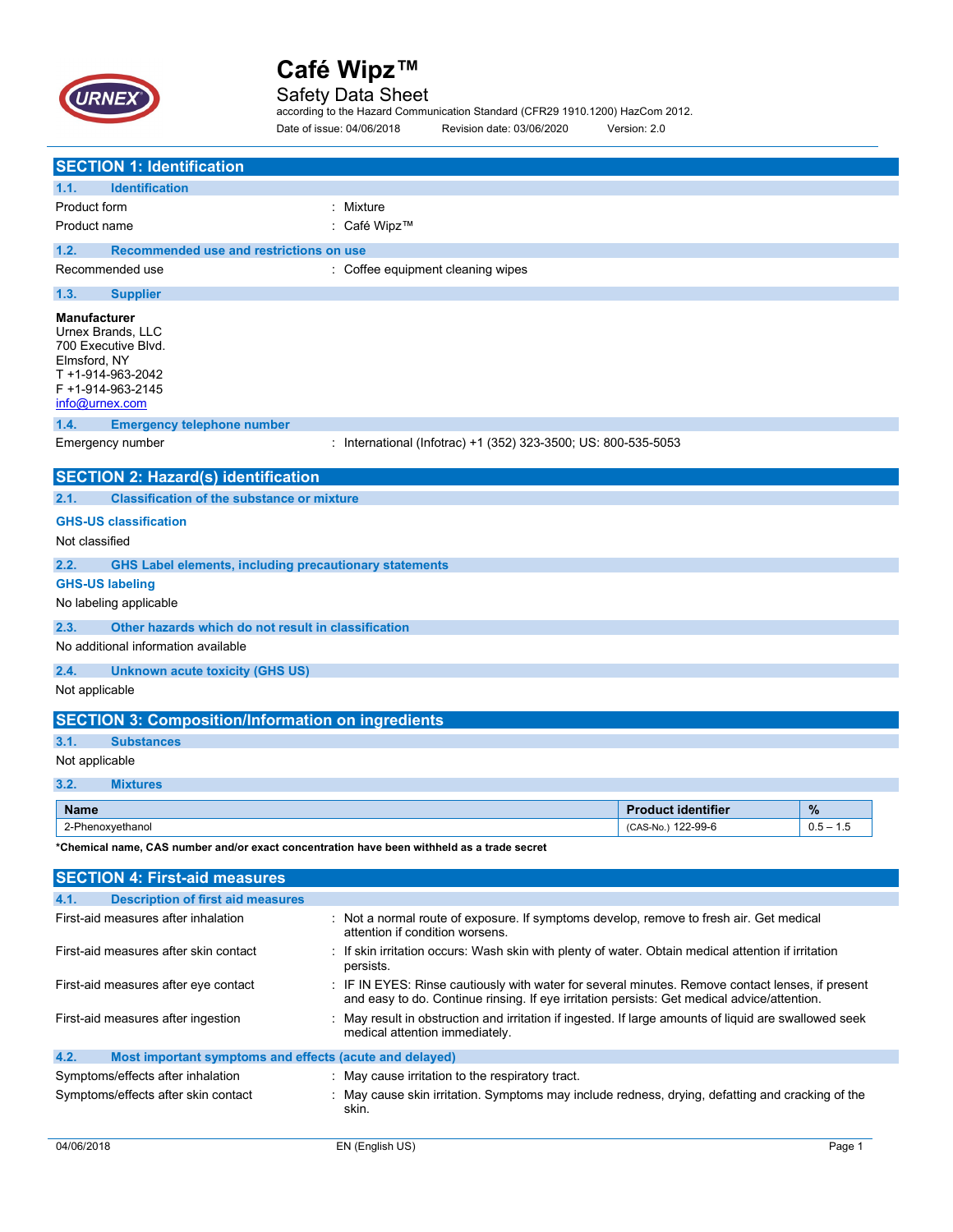Safety Data Sheet according to the Hazard Communication Standard (CFR29 1910.1200) HazCom 2012.

| Symptoms/effects after eye contact                                                                                                   |                                                                                     | : May cause eye irritation. Symptoms may include discomfort or pain, excess blinking and tear<br>production, with possible redness and swelling.                       |  |  |  |
|--------------------------------------------------------------------------------------------------------------------------------------|-------------------------------------------------------------------------------------|------------------------------------------------------------------------------------------------------------------------------------------------------------------------|--|--|--|
| Symptoms/effects after ingestion                                                                                                     |                                                                                     | : May be harmful if swallowed. May cause gastrointestinal irritation, nausea, vomiting and<br>diarrhea.                                                                |  |  |  |
| 4.3.                                                                                                                                 | Immediate medical attention and special treatment, if necessary                     |                                                                                                                                                                        |  |  |  |
| Symptoms may be delayed. In case of accident or if you feel unwell, seek medical advice immediately (show the label where possible). |                                                                                     |                                                                                                                                                                        |  |  |  |
|                                                                                                                                      | <b>SECTION 5: Fire-fighting measures</b>                                            |                                                                                                                                                                        |  |  |  |
| 5.1.                                                                                                                                 | Suitable (and unsuitable) extinguishing media                                       |                                                                                                                                                                        |  |  |  |
|                                                                                                                                      | Suitable extinguishing media                                                        | : Use extinguishing media appropriate for surrounding fire.                                                                                                            |  |  |  |
|                                                                                                                                      | Unsuitable extinguishing media                                                      | : None known.                                                                                                                                                          |  |  |  |
| 5.2.                                                                                                                                 | Specific hazards arising from the chemical                                          |                                                                                                                                                                        |  |  |  |
| Fire hazard                                                                                                                          |                                                                                     | : Products of combustion may include, and are not limited to: oxides of carbon.                                                                                        |  |  |  |
| Reactivity                                                                                                                           |                                                                                     | : No dangerous reactions known under normal conditions of use.                                                                                                         |  |  |  |
| 5.3.                                                                                                                                 | Special protective equipment and precautions for fire-fighters                      |                                                                                                                                                                        |  |  |  |
|                                                                                                                                      | Protection during firefighting                                                      | : Keep upwind of fire. Wear full fire fighting turn-out gear (full Bunker gear) and respiratory<br>protection (SCBA).                                                  |  |  |  |
|                                                                                                                                      | <b>SECTION 6: Accidental release measures</b>                                       |                                                                                                                                                                        |  |  |  |
| 6.1.                                                                                                                                 | Personal precautions, protective equipment and emergency procedures                 |                                                                                                                                                                        |  |  |  |
| General measures                                                                                                                     |                                                                                     | : Use personal protection recommended in Section 8. Isolate the hazard area and deny entry to<br>unnecessary and unprotected personnel.                                |  |  |  |
| 6.1.1.                                                                                                                               | For non-emergency personnel<br>No additional information available                  |                                                                                                                                                                        |  |  |  |
| 6.1.2.                                                                                                                               | For emergency responders                                                            |                                                                                                                                                                        |  |  |  |
|                                                                                                                                      | No additional information available                                                 |                                                                                                                                                                        |  |  |  |
| 6.2.                                                                                                                                 | <b>Environmental precautions</b>                                                    |                                                                                                                                                                        |  |  |  |
|                                                                                                                                      | Prevent entry to sewers and public waters.                                          |                                                                                                                                                                        |  |  |  |
| 6.3.                                                                                                                                 | Methods and material for containment and cleaning up                                |                                                                                                                                                                        |  |  |  |
| For containment                                                                                                                      |                                                                                     | : Pick up large pieces, then place in a suitable container. Do not flush to sewer or allow to enter<br>waterways. Use appropriate Personal Protective Equipment (PPE). |  |  |  |
| Methods for cleaning up                                                                                                              |                                                                                     | : Scoop up material and place in a disposal container. Provide ventilation.                                                                                            |  |  |  |
| 6.4.                                                                                                                                 | <b>Reference to other sections</b>                                                  |                                                                                                                                                                        |  |  |  |
|                                                                                                                                      | For further information refer to section 8: "Exposure controls/personal protection" |                                                                                                                                                                        |  |  |  |
|                                                                                                                                      | <b>SECTION 7: Handling and storage</b>                                              |                                                                                                                                                                        |  |  |  |
| 7.1.                                                                                                                                 | <b>Precautions for safe handling</b>                                                |                                                                                                                                                                        |  |  |  |
|                                                                                                                                      | Precautions for safe handling                                                       | : Avoid contact with eyes. Avoid breathing vapor. Do not swallow. Handle and open container<br>with care. When using do not eat, drink or smoke.                       |  |  |  |
| Hygiene measures                                                                                                                     |                                                                                     | : Wash contaminated clothing before reuse. Wash hands before eating, drinking, or smoking.                                                                             |  |  |  |
| 7.2.                                                                                                                                 | Conditions for safe storage, including any incompatibilities                        |                                                                                                                                                                        |  |  |  |
| Storage conditions                                                                                                                   |                                                                                     | : Keep out of the reach of children. Keep container tightly closed.                                                                                                    |  |  |  |
| <b>SECTION 8: Exposure controls/personal protection</b>                                                                              |                                                                                     |                                                                                                                                                                        |  |  |  |
| 8.1.                                                                                                                                 | <b>Control parameters</b>                                                           |                                                                                                                                                                        |  |  |  |
|                                                                                                                                      | 2-Phenoxyethanol (122-99-6)                                                         |                                                                                                                                                                        |  |  |  |
| Not applicable                                                                                                                       |                                                                                     |                                                                                                                                                                        |  |  |  |
| 8.2.                                                                                                                                 | <b>Appropriate engineering controls</b>                                             |                                                                                                                                                                        |  |  |  |
| Appropriate engineering controls                                                                                                     |                                                                                     | : Use ventilation adequate to keep exposures (airborne levels of dust, fume, vapor, etc.) below<br>recommended exposure limits.                                        |  |  |  |
|                                                                                                                                      | Environmental exposure controls                                                     | : Maintain levels below Community environmental protection thresholds.                                                                                                 |  |  |  |
| 8.3.                                                                                                                                 | Individual protection measures/Personal protective equipment                        |                                                                                                                                                                        |  |  |  |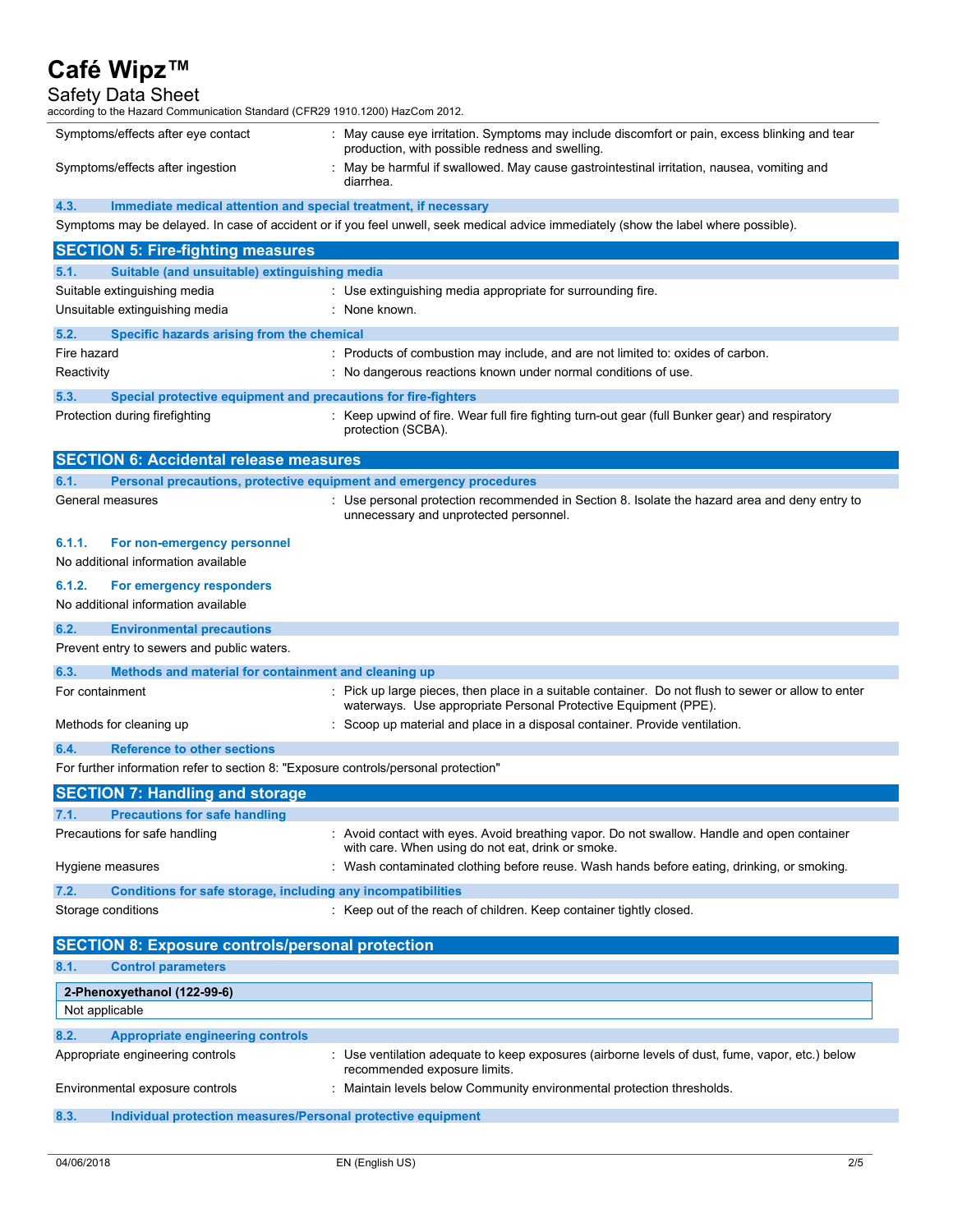Safety Data Sheet according to the Hazard Communication Standard (CFR29 1910.1200) HazCom 2012.

## **Hand protection:**

None necessary under normal conditions of use. Wear gloves if handling large quantities.

## **Eye protection:**

None necessary under normal conditions of use.

## **Skin and body protection:**

None necessary under normal conditions of use.

## **Respiratory protection:**

None necessary under normal conditions of use.

## **Other information:**

Handle in accordance with good industrial hygiene and safety procedures. Do not eat, drink or smoke when using this product.

| <b>SECTION 9: Physical and chemical properties</b>            |                                      |  |  |  |  |
|---------------------------------------------------------------|--------------------------------------|--|--|--|--|
| 9.1.<br>Information on basic physical and chemical properties |                                      |  |  |  |  |
| Physical state                                                | : Liquid                             |  |  |  |  |
| Appearance                                                    | : Wipes saturated with clear liquid. |  |  |  |  |
| Color                                                         | Clear                                |  |  |  |  |
| Odor                                                          | None                                 |  |  |  |  |
| Odor threshold                                                | No data available                    |  |  |  |  |
| рH                                                            | : 6.61                               |  |  |  |  |
| Melting point                                                 | No data available                    |  |  |  |  |
| Freezing point                                                | No data available                    |  |  |  |  |
| Boiling point                                                 | No data available                    |  |  |  |  |
| Flash point                                                   | Not applicable                       |  |  |  |  |
| Relative evaporation rate (butyl acetate=1)                   | No data available                    |  |  |  |  |
| Flammability (solid, gas)                                     | Non flammable.                       |  |  |  |  |
| Vapor pressure                                                | No data available                    |  |  |  |  |
| Relative vapor density at 20 °C                               | No data available                    |  |  |  |  |
| Relative density                                              | Not applicable                       |  |  |  |  |
| Solubility                                                    | No data available                    |  |  |  |  |
| Partition coefficient n-octanol/water                         | No data available                    |  |  |  |  |
| Auto-ignition temperature                                     | No data available                    |  |  |  |  |
| Decomposition temperature                                     | No data available                    |  |  |  |  |
| Viscosity, kinematic                                          | No data available                    |  |  |  |  |
| Viscosity, dynamic                                            | No data available                    |  |  |  |  |
| <b>Explosion limits</b>                                       | No data available                    |  |  |  |  |
| Explosive properties                                          | No data available                    |  |  |  |  |
| Oxidizing properties                                          | No data available                    |  |  |  |  |
| <b>Other information</b><br>9.2.                              |                                      |  |  |  |  |
| No additional information available                           |                                      |  |  |  |  |
| <b>SECTION 10: Stability and reactivity</b>                   |                                      |  |  |  |  |
| 10.1.<br><b>Reactivity</b>                                    |                                      |  |  |  |  |
| No dangerous reactions known under normal conditions of use.  |                                      |  |  |  |  |
| 10.2.<br><b>Chemical stability</b>                            |                                      |  |  |  |  |
| Stable under normal conditions.                               |                                      |  |  |  |  |
| <b>Possibility of hazardous reactions</b><br>10.3.            |                                      |  |  |  |  |
|                                                               |                                      |  |  |  |  |

No dangerous reactions known under normal conditions of use.

**10.4. Conditions to avoid** Heat.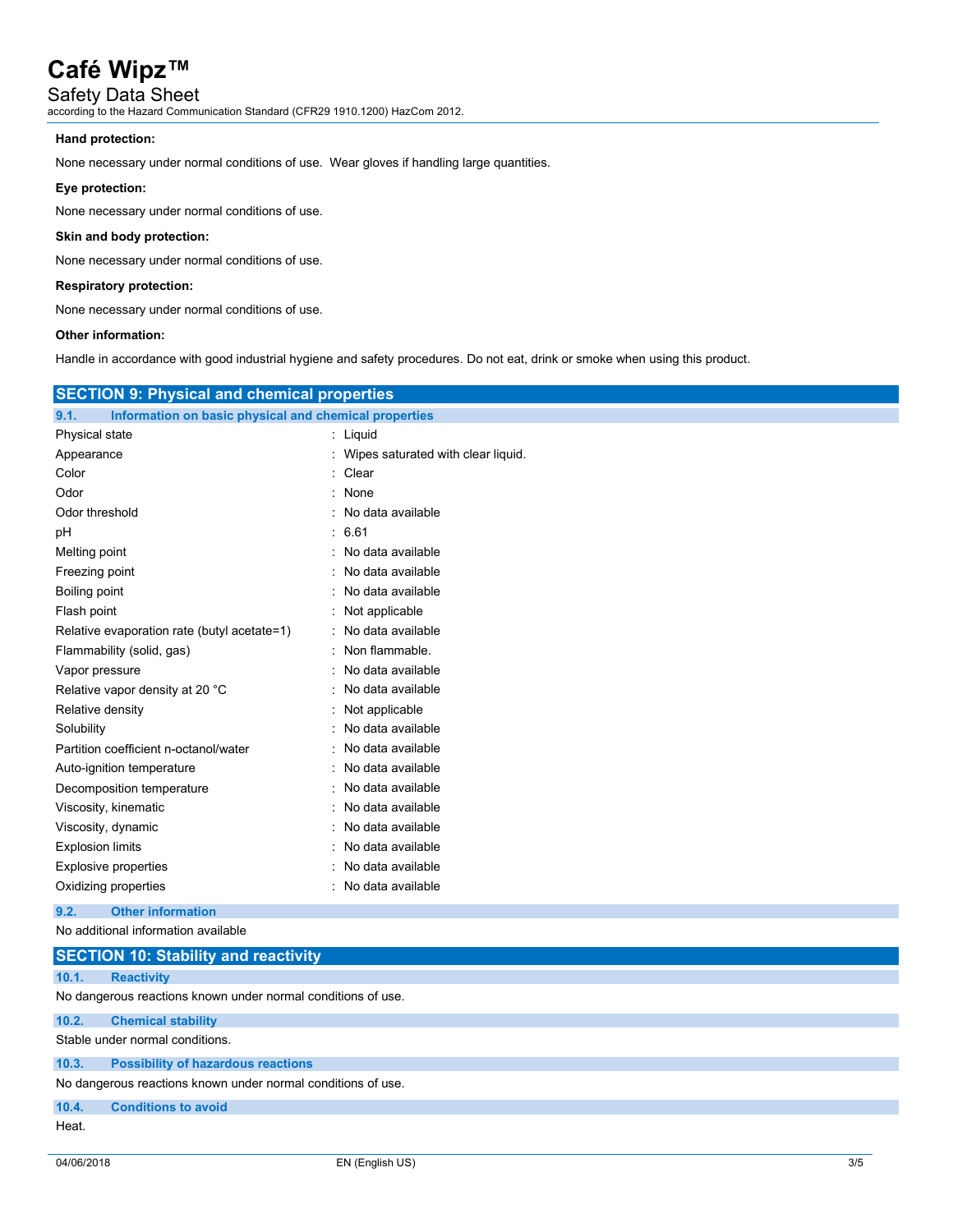Safety Data Sheet according to the Hazard Communication Standard (CFR29 1910.1200) HazCom 2012.

| 10.5.<br><b>Incompatible materials</b>                 |                                                                                                                                                  |
|--------------------------------------------------------|--------------------------------------------------------------------------------------------------------------------------------------------------|
| None known.                                            |                                                                                                                                                  |
| 10.6.<br><b>Hazardous decomposition products</b>       |                                                                                                                                                  |
| May include, and are not limited to: oxides of carbon. |                                                                                                                                                  |
| <b>SECTION 11: Toxicological information</b>           |                                                                                                                                                  |
| Information on toxicological effects<br>11.1.          |                                                                                                                                                  |
| Acute toxicity                                         | : Not classified                                                                                                                                 |
| 2-Phenoxyethanol (122-99-6)                            |                                                                                                                                                  |
| LD50 oral rat                                          | 1260 mg/kg                                                                                                                                       |
| LD50 dermal rabbit                                     | 5 ml/kg                                                                                                                                          |
| Skin corrosion/irritation                              | : Not classified                                                                                                                                 |
|                                                        | pH: 6.61                                                                                                                                         |
| Serious eye damage/irritation                          | : Not classified                                                                                                                                 |
|                                                        | pH: 6.61                                                                                                                                         |
| Respiratory or skin sensitization                      | Not classified                                                                                                                                   |
| Germ cell mutagenicity                                 | Not classified                                                                                                                                   |
| Carcinogenicity                                        | Not classified                                                                                                                                   |
| Reproductive toxicity                                  | Not classified                                                                                                                                   |
| Specific target organ toxicity - single exposure       | : Not classified                                                                                                                                 |
| Specific target organ toxicity - repeated<br>exposure  | : Not classified                                                                                                                                 |
| Aspiration hazard                                      | : Not classified                                                                                                                                 |
| Symptoms/effects after inhalation                      | May cause irritation to the respiratory tract.                                                                                                   |
| Symptoms/effects after skin contact                    | : May cause skin irritation. Symptoms may include redness, drying, defatting and cracking of the<br>skin.                                        |
| Symptoms/effects after eye contact                     | : May cause eye irritation. Symptoms may include discomfort or pain, excess blinking and tear<br>production, with possible redness and swelling. |
| Symptoms/effects after ingestion                       | May be harmful if swallowed. May cause gastrointestinal irritation, nausea, vomiting and<br>diarrhea.                                            |
| Other information                                      | Likely routes of exposure: ingestion, inhalation, skin and eye.                                                                                  |
| <b>SECTION 12: Ecological information</b>              |                                                                                                                                                  |
| 12.1.<br><b>Toxicity</b>                               |                                                                                                                                                  |
| Ecology - general                                      | : May cause long-term adverse effects in the aquatic environment.                                                                                |
| 2-Phenoxyethanol (122-99-6)                            |                                                                                                                                                  |
| LC50 fish 1                                            | 344 mg/l                                                                                                                                         |
| EC50 Daphnia 1                                         | 488 mg/l                                                                                                                                         |
| LC50 fish 2                                            | 366 mg/l (Exposure time: 96 h - Species: Pimephales promelas [static])                                                                           |
| <b>Persistence and degradability</b><br>12.2.          |                                                                                                                                                  |
| Café Wipz™                                             |                                                                                                                                                  |
| Persistence and degradability                          | Not established.                                                                                                                                 |

| Persistence and degradability             | Not established.          |  |  |  |
|-------------------------------------------|---------------------------|--|--|--|
|                                           |                           |  |  |  |
| 12.3.<br><b>Bioaccumulative potential</b> |                           |  |  |  |
| Café Wipz™                                |                           |  |  |  |
| Bioaccumulative potential                 | Not established.          |  |  |  |
| 2-Phenoxyethanol (122-99-6)               |                           |  |  |  |
| Partition coefficient n-octanol/water     | 1.13 (at $25 °C$ )        |  |  |  |
| 12.4.<br><b>Mobility in soil</b>          |                           |  |  |  |
| No additional information available       |                           |  |  |  |
| 12.5.<br><b>Other adverse effects</b>     |                           |  |  |  |
| Other information                         | : No other effects known. |  |  |  |
| 04/06/2018                                | EN (English US)<br>4/5    |  |  |  |